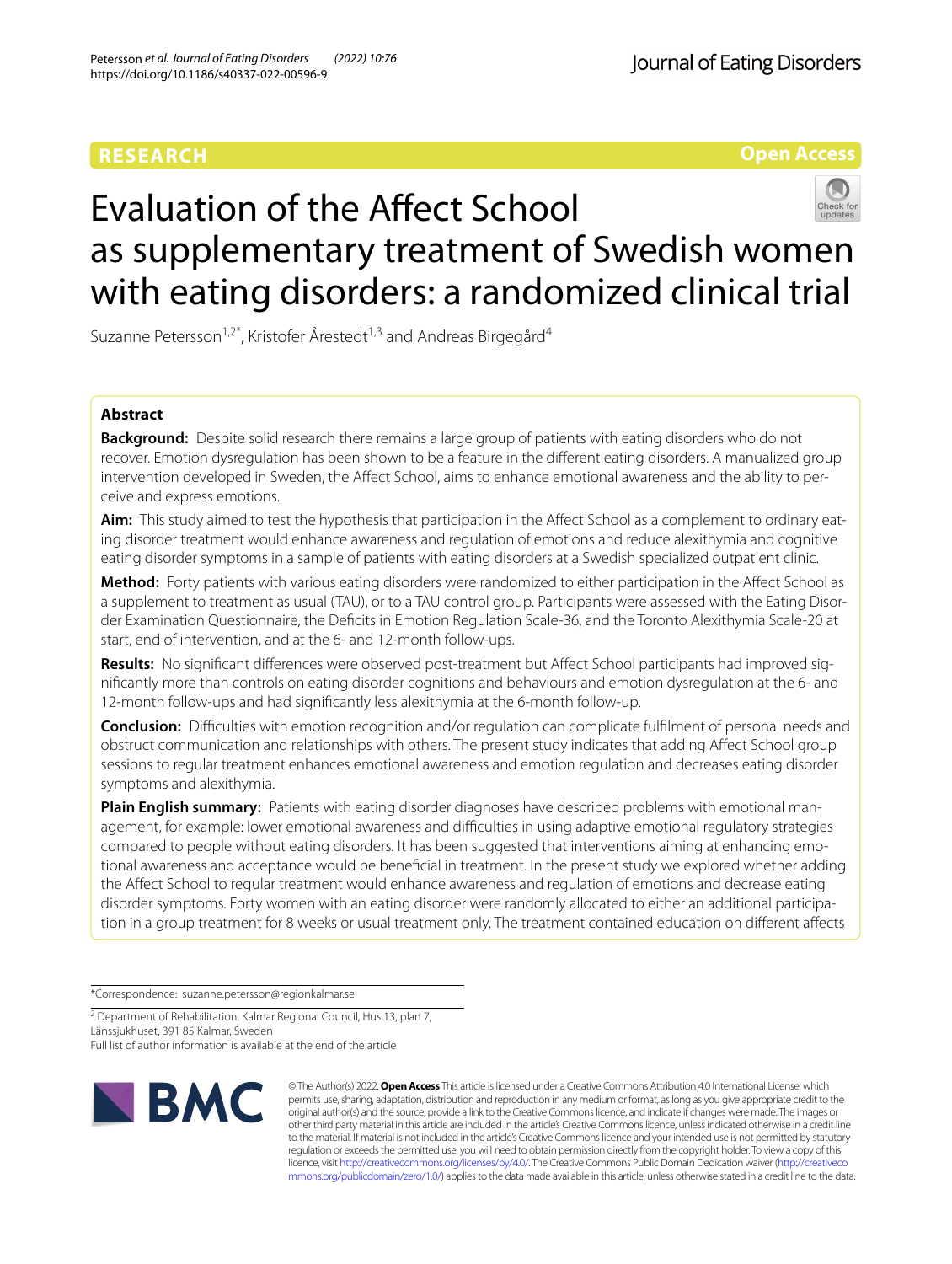such as joy, fear, interest, shame, anger, disgust, and worry. The education was followed by discussions on own experiences. Participants flled in self-assessment forms that measured eating disorder symptoms, emotional recognition, and emotion regulation before the start and at the end of the group treatment, and after 6 and 12 months respectively. The results when comparing the two groups suggested that the Afect School could be an efective additional treatment. Participants in the Afect School improved their scorings but the change took time and did not show until at the 6- and 12 months follow-ups.

**Keywords:** Eating disorders, Emotions, Afects, Emotion regulation, Afect School

# **Introduction**

Despite decades of research on eating disorders (ED), there remains a large proportion of patients who do not recover  $[1, 2]$  $[1, 2]$  $[1, 2]$  $[1, 2]$ . Thus, a greater understanding of the condition and more efective treatments are needed. ED are complex and emotion regulation is one of several factors that have been shown to be important to the origin and maintenance of diferent ED diagnoses [[3](#page-8-2)]. Emotions are necessary for human survival and emotion regulation includes factors related to generation and management of afects, emotions, and other inner experiences. It can be defned as processes of recognition of, infuence on, experiences, and expressions of emotions [[4\]](#page-8-3). Several theoretical accounts of ED contain emotion (dys)regulation as a central component, placing emphasis on ED behaviors as maladaptive forms of escaping from negative emotion, and in turn negatively reinforcing those behaviors. For example, Haynos and Fruzzetti [[5](#page-8-4)] discuss how anorexia nervosa (AN) may be based in emotional vulnerability and emotional arousal leading to ED symptoms to temporarily numb/escape distress, and invalidating responses from the social environment that hinder development of alternative, adaptive forms of emotion regulation. Both symptoms and invalidation then maintain the emotional vulnerability, forming a vicious cycle. Similarly, Integrative Cognitive-Affective Therapy (ICAT) [[6\]](#page-8-5) emphasizes ED symptoms as dysfunctional, temporary emotion regulation attempts, and the need for fnding alternative coping strategies is a central part of the intervention. Further, the emotion dysregulation model of Gratz and Roemer [[7\]](#page-8-6) has been applied to both AN and bulimia nervosa, (BN), noting pervasive problems in several respects, including lack of strategies, impulse inhibition, tolerance/acceptance, and clarity in relation to distressing emotional states [[8\]](#page-8-7). All of these models maintain that a relative inability to tolerate, label, and accept emotion is central to ED risk and maintenance. Such difficulties in sorting and recognizing emotions, and lack of adequate skills to handle or express feelings, lead to problems making positive long-term decisions according to valued goals, complicate relationships, and reduce opportunities for greater well-being [[4,](#page-8-3) [9\]](#page-8-8). For example, restriction of food intake has been suggested to prevent experiencing negative emotion, while bingeing and purging suppress negative emotion once activated [[10\]](#page-8-9). Patients with various ED diagnoses have described uncertainty regarding recognition of, as well as diferentiation between, emotions, partly because the ED 'takes over' as the primary means of avoiding the experience of distressing emotions by behaviours and thoughts aimed towards the body (e.g., purging, restrictive eating) [[11](#page-8-10), [12\]](#page-8-11). Patients with ED have also reported less use of adaptive emotional regulation strategies compared to people in healthy control groups [[3,](#page-8-2) [13](#page-8-12)].

Alexithymia is closely related to emotion regulation, a concept etymologically derived from the Greek which roughly means "lack of words for emotion", and it has been defned as an inability to defne or describe emotions, or to distinguish emotions from other bodily sensations [[14\]](#page-8-13). Alexithymia has, in some studies, been shown to be over-represented among persons with ED and could be described as deficient emotion regulation [[15\]](#page-8-14). It has also been shown that ED symptoms are more common in adolescents with high ratings of alexithymia [[16\]](#page-8-15). Findings also suggest that alexithymia in ED could be increased or caused by the presence of anxiety and/ or depression, and a full account of the causal mechanics among these constructs remains to be developed [[17,](#page-8-16) [18](#page-9-0)]. However, the fndings are mixed [[15](#page-8-14), [19](#page-9-1)] and it has been shown that starvation and/or afective disorders may be related to elevated alexithymia scorings in persons with restrictive anorexia nervosa but in persons with BN high ratings of alexithymia have remained after controlling for these factors [[19\]](#page-9-1).

Previous studies have shown that emotion dysregulation levels were reduced during ED treatment [[20](#page-9-2)] and Hazzard et al.  $[21]$  $[21]$  showed that reductions in emotion dysregulation during Binge Eating Disorder (BED) treatment predicted improvement of eating disorder behaviour. As suggested by Monell et al. [\[22](#page-9-4)] and Westwood et al. [[15](#page-8-14)] interventions aiming at enhancing emotional awareness and acceptance would be benefcial in treatment of the transdiagnostic spectrum of ED.

The Affect School (AS) originated from the University of Umeå in Sweden. The AS aims to increase affect awareness, the ability to perceive and express afects, in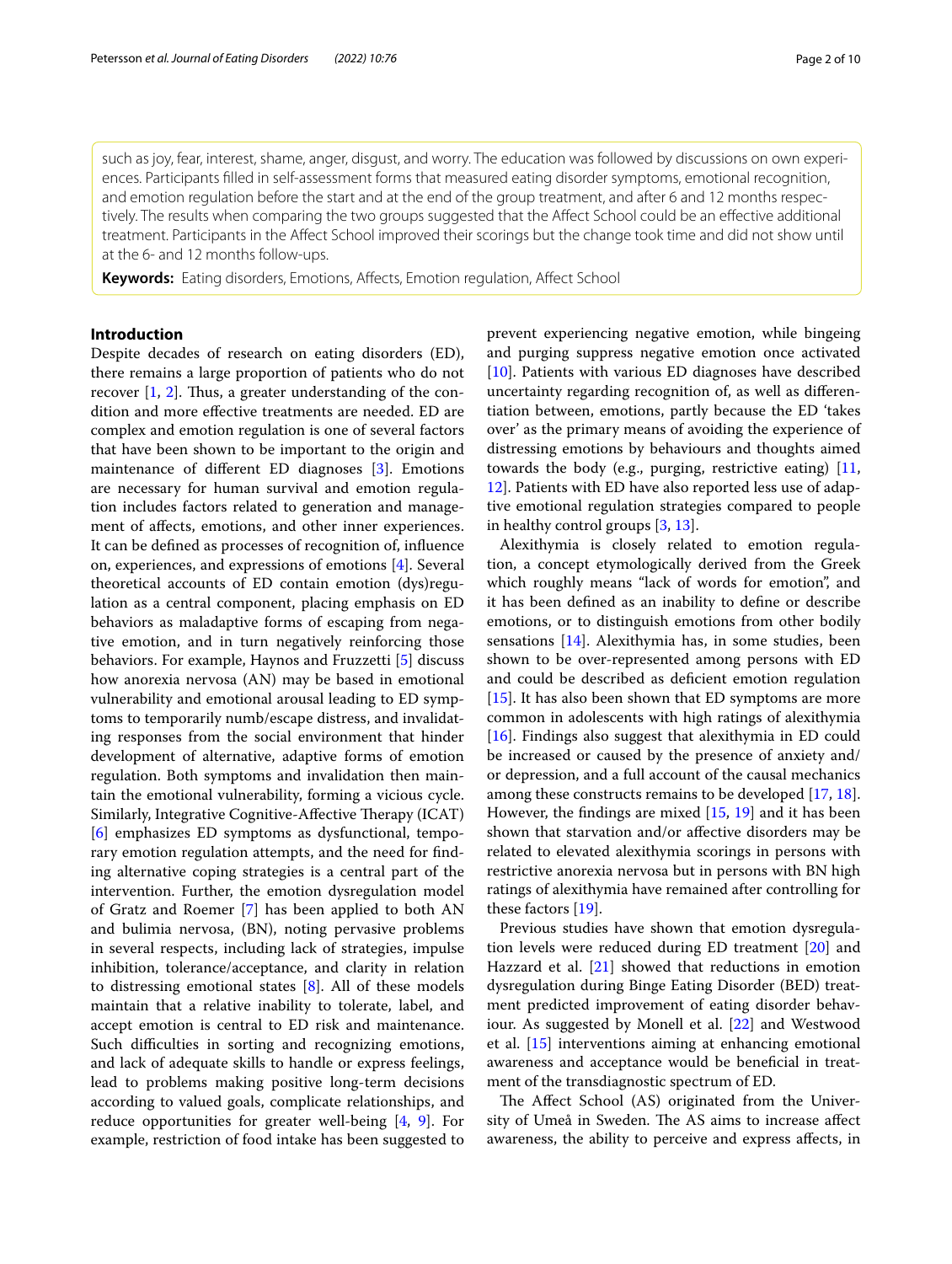order to improve coping with stress, pain, and similar physical complaints  $[23]$  $[23]$ . The method is based on the afect theories developed by Tomkins, Nathanson, and Ekman and is a structured educational group intervention [\[24,](#page-9-6) [25\]](#page-9-7). Previous studies on the AS have shown signifcant reductions in stress and psychological symptoms in a sample of social workers with high levels of chronic stress [\[24](#page-9-6)], as well as improvements regarding alexithymia, depression, social relations, and quality of life in primary care patients [[25\]](#page-9-7), and improvements of depression, anxiety, and fbromyalgia in samples of women on sick leave in primary care  $[26]$ . The AS has not previously been evaluated as a method for patients with ED.

This study aimed to test the hypothesis that participation in the Afect School as a complement to ordinary eating disorder treatment would enhance awareness and regulation of emotions and reduce alexithymia and cognitive eating disorder symptoms in a sample of patients with eating disorders at a Swedish specialized outpatient clinic.

# **Method**

# **Design**

This randomized superiority trial was registered in the International Standard Randomized Controlled Trial Number (ISRCTN) registry (study ID: ISRCTN11278582). The study was approved by the Regional Ethical Review Board at Linköping, Sweden (No 2017/531-31). Self-reported outcome measures were used to assess ED, ER, and alexithymia at baseline, postintervention, at the 6 and the 12-month follow-ups.

# **Study setting**

The study was conducted at a youth/adult integrated psychiatric outpatient clinic in southern Sweden, specializing in the treatment of ED. At the time of the study the clinic received approximately 150 new patients yearly. Patients with diferent ED were treated at the clinic and patients were diagnosed by experienced psychologists or psychotherapists who classifed according to the DSM-5 by adapting suggestions from the DSM-IV-based Structured Eating Disorder Interview (SEDI) [\[27](#page-9-9)] to the DSM-5 criteria for ED.

## **Participants and procedure**

Inclusion criteria were an ED diagnosis, ongoing treatment at the clinic,  $\geq$  18 years of age, and Swedish speaking, while exclusion criteria were inability to participate meaningfully in AS due to BMI<15, psychosis, suicidal tendencies, or acute starvation. The criteria were evaluated by experienced staff at the clinic and in cases where there was doubt, there was access to a medical doctor for further evaluation.

With a start in January 2018 until December 2019, 89 patients were consecutively informed about the study by staff and through posters at the reception of the clinic. After having flled in their baseline data and informed consent to participation in the study, participants were assigned by the frst author to either AS or to control group (CG), using block randomization; each block included two interventions and two controls in a random order (the process is illustrated in Fig. [1\)](#page-3-0). The randomization was conducted in Stata 16.1 (StataCorp LLC, College Station, TX, USA) by an independent statistician. Inclusion occurred on six occasions during this period, thus six AS groups were formed.

Forty-six patients with diferent ED diagnoses agreed to participate. The main reason for declining participation was not wanting to risk being randomized to the AS, since they were either negative to group participation, or lacked the time. Four participants dropped out after randomization but before the start of the AS. A total of 40 patients remained in the study, of which 21 participated in the AS while the remaining 19 were in the CG. Parallel to the intervention both groups received treatment as usual which included individual psychotherapy (CBT) and in some cases also day care and/or physiotherapy. Self-reported outcome measures were followed up at the end of the AS intervention and after 6-, and 12-months, respectively. No time-corresponding treatment with another/neutral content was ofered to the CG.

# **The Afect School**

The affects included in the AS are joy, fear, interest/startle, shame, anger, dissmell/disgust, and worry  $[23]$ . The last session was originally devoted to education on stress, pain, and its prevention. In the present study, this theoretical section was replaced by a corresponding section on ED (after a request from the authors to Professor B-Å Armelius, the originator of the AS, personal communication 2017-09-19). The AS consisted of eight 2-h group sessions during 8 weeks  $[23]$  $[23]$ . The sessions were held at daytime, which afected some of the participants' attendance at school or work. Participants who must absent from work to participate in the interventions were entitled to fnancial compensation from the Swedish Social Insurance Agency (Preventive sick leave). All sessions followed the same approach: initially 30–60 min' psychoeducation about a specifc afect followed by refections and a break. Participants received handouts at the beginning of each session. After the break a discussion of the afect followed, and each group participant was encouraged to talk about an incident that had started this afect, followed by a longer refection on the situation when the specifc afect occurred, how it was experienced, how it was expressed (verbally and non-verbally), and how the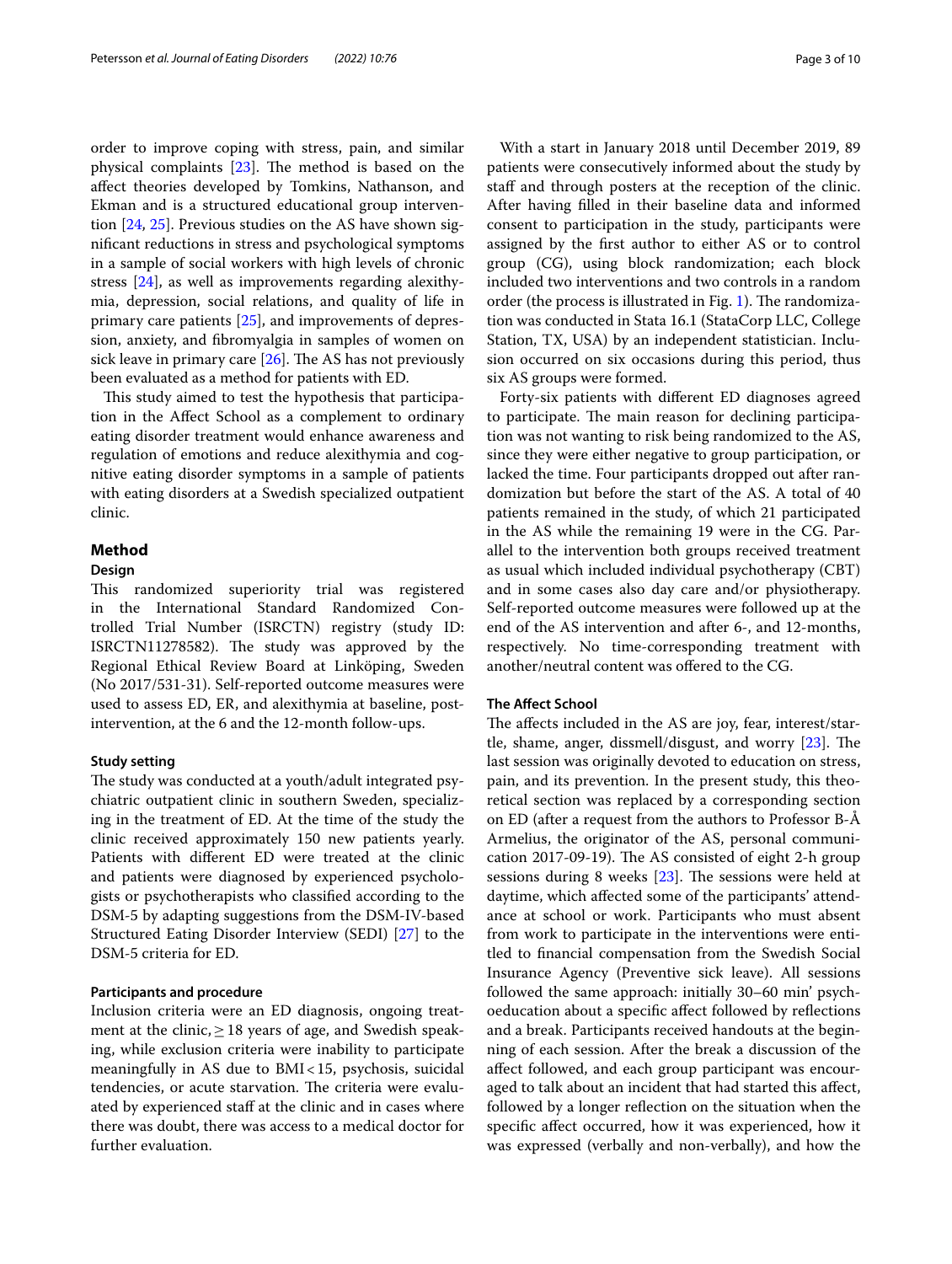<span id="page-3-0"></span>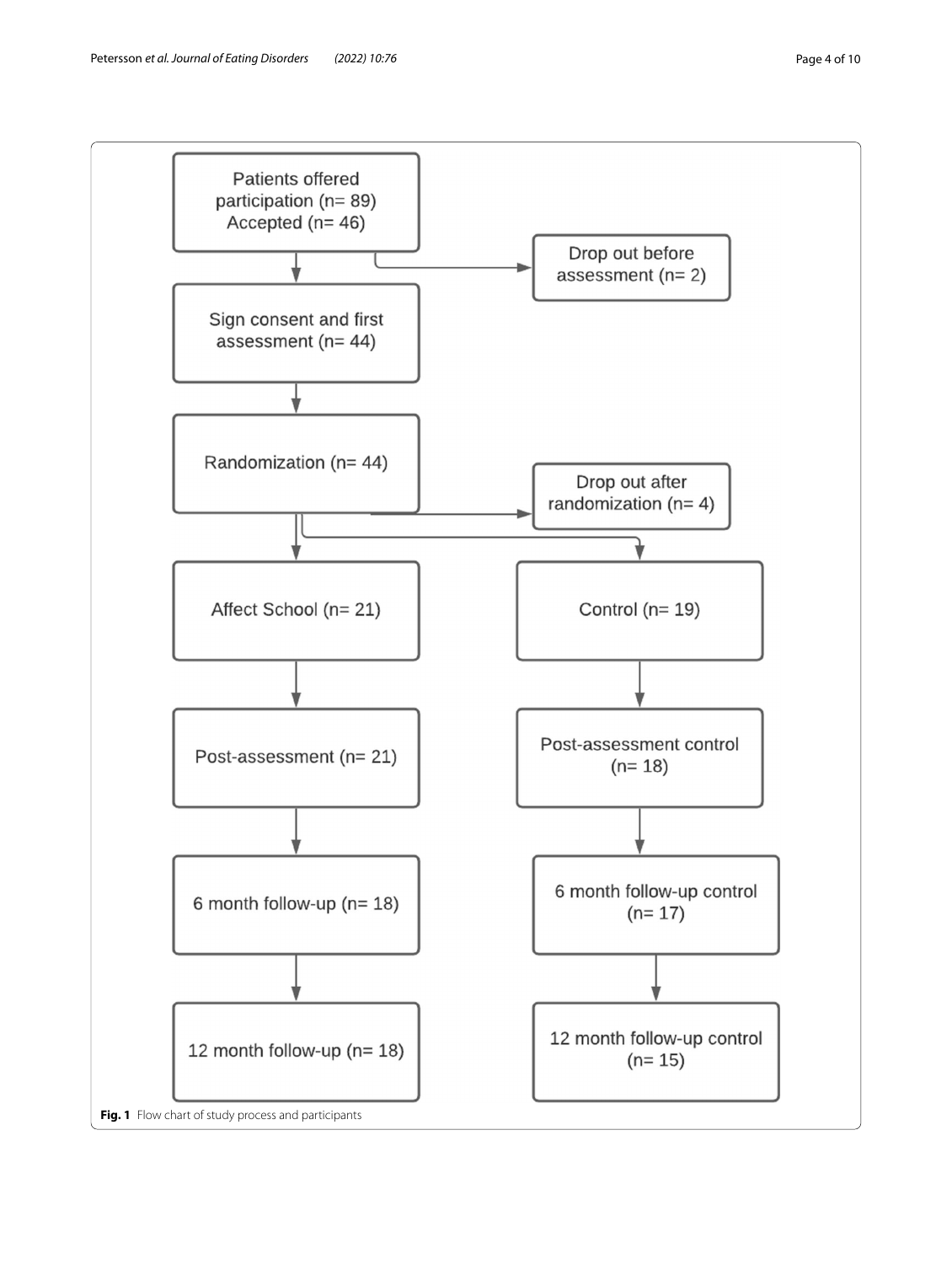participant could identify other people's expression of the specific affect [[23\]](#page-9-5). Participants did not know beforehand which afect was to be discussed at the following session, and between sessions were encouraged to refect on the affect they had gone through during the last session [\[23](#page-9-5)].

The AS has been manualized, and training under supervision is required to become an AS leader. Three master's level psychologists (all women), well educated in ED treatment and who worked at the clinic led the AS groups in the present study. The leaders worked in pairs and were AS trained.

# **Data collection**

The administration of outcome measures took place after consenting to participate after inclusion, and prior to randomization to either the AS or CG. At the end of the last AS session participants completed their frst followup measures, and participants in the CG did the same in conjunction with their treatment visits. At the 6 and 12-month follow-ups participants received forms by post with accompanying, stamped, self-addressed envelopes. Non-responders were sent a second letter with selfreport measures after 3 weeks.

Thirty participants filled in the outcome measures on all four occasions (16 from the AS group and 14 from the CG). One participant failed to fll in the outcome measures on the third occasion (1 CG), three participants only flled in the outcome measures on the frst two occasions (1 AS, 2CG), two participants missed the third occasion (3 AS), and four participants missed the fourth occasion (2 AS, 2 CG).

#### **Outcome measures**

For the present study, widely used self-reported outcome measures (global scores) were used to assess ED, ER, and alexithymia at baseline, post-intervention, at the 6 and the 12-month follow-ups. All outcome measures were validated Swedish versions.

*Te Eating Disorder Examination Questionnaire (EDE-Q version 4.0)* [\[28,](#page-9-10) [29](#page-9-11)] was used to measure ED cognitions and behaviours covering the past 28 days. The EDE-Q measures concerns about shape, weight, and eating together with eating restraint. It comprises 36 items, scored 0–6, and variables are calculated as averages of included items. A higher score indicates more severe eating disorder pathology. The scale has shown high internal consistency and good test–retest reliability [\[29](#page-9-11)[–31](#page-9-12)]. In the present study Cronbach's *α* for the global score was 0.95.

The Difficulties in Emotion Regulation Scale-36 (DERS-*36)* [\[7](#page-8-6)] was used to assess emotion dysregulation. The scale measures a range of facets of responses/attitudes to emotional distress; finding it unacceptable, difficulties maintaining goal-directed behavior, difficulties managing impulses, limited access to functional emotion regulation strategies, and lack of emotional understanding and clarity as well as inattention to emotional responses and lack of emotional awareness. It comprises 36 items, scored 1–5. Variables were calculated as averages of included items and a higher score indicated greater emotional dysregulation. The scale has shown satisfactory psychometric properties [\[7](#page-8-6)] and has been validated in a large sample of Swedish patients with ED diagnoses. It was concluded that the total scale accounted for most of the variance in ED pathology and was recommended in ED populations [[32\]](#page-9-13). In the present study Cronbach's *α* for the global score was 0.94.

*Te Toronto Alexithymia Scale-20 (TAS-20)* [[33](#page-9-14)] was used to measure alexithymia. TAS-20 comprises 20 items, scored 1–5, and scores range from 20 to 100. Higher scores indicate more severe alexithymia, and a clinical cut-off score of  $\geq$  61 has been suggested [\[34](#page-9-15)]. It has shown adequate psychometric properties [[33,](#page-9-14) [35\]](#page-9-16). In the present study Cronbach's *α* for the global score was 0.85.

#### **Data analysis**

According to an a priori sample size calculation, the required sample size was 42 participants equally distributed between the AS group and the CG. The calculation was based on an expected a medium efect size (f=0.25),  $1-\beta$ =0.8,  $\alpha$ =0.05, and  $\rho$ =0.1. Descriptive statistics were used to describe background characteristics and study variables. Independent sample *t*-test and Person chi-square test were used to compare diferences in background characteristics between the AS group and the CG. Spearman Rank-Order Correlation was used for correlation analyses between the outcome measures at baseline.

Mixed models with random intercepts were used to examine the intervention efect on the outcome variables, one model for each outcome variable, i.e., EDE-Q (ED cognitions and behaviours), DERS-36 (emotion dysregulation), and TAS-20 (alexithymia). Group  $(0=CG,$  $1 = AS$ ), time (dummy-coded with the baseline assessment as reference category), and the multiplicative interaction term between them, i.e., group  $\times$  time, were used as explanatory variables. The fixed effects included time, group, and group  $\times$  time; the random effects included the subject level. The unstructured covariance matrix was used to model the correlations among the residuals. Due to the small sample size, restricted maximum likelihood (REML) was used to ft the models [[36](#page-9-17)]. Evaluated with histograms and normal probability plot of residuals and scatterplots of residuals versus predicted values respectively, no problems with non-normal distributed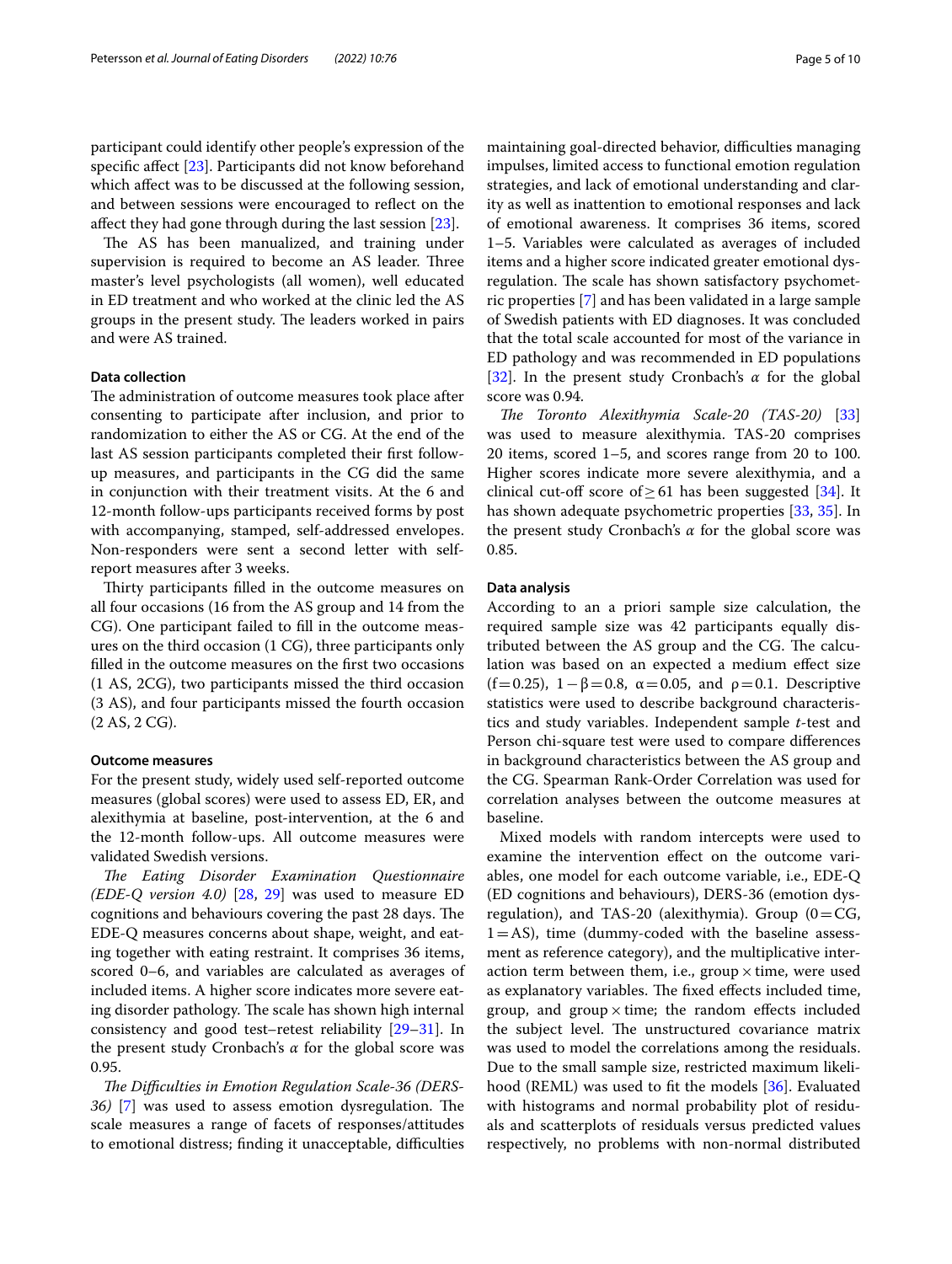residuals or heteroscedasticity were detected. Statistical significance was set at  $p < 0.05$ . The statistical analyses were conducted in Stata 17.0 (StataCorp LLC, College Station, TX, USA) and Statistica 13.0 (StatSoft©, Tulsa, OK, USA).

# **Results**

## **The sample**

The mean age in the entire sample was  $29.0$  (*SD*=9.3) and their mean BMI was 23.7 (*SD*=6.5). Distribution of the DSM-5 eating disorder diagnoses at baseline was AN: *n*=6 (15%), BN: *n*=3 (7.5%), BED: *n*=6 (15%), and Other Specifed Feeding or Eating Disorder (OSFED):  $n=25$  (62.5%). Among participants with an OSFED diagnosis 20% met the criteria for atypical AN, 20% had BN of low frequency and/or limited duration, and the remaining 60% had normal weight but showed inappropriate compensatory behaviours (Table [1\)](#page-5-0). Regarding the participants with AN, there were no changes in BMI from the initial assessment to the 6-month follow-up and BMI data for the 12-month follow-up was lacking for half of the study participants (three out of six participants, two from the AS and one from the CG).

No signifcant diferences between the AS group and the CG were found regarding age, BMI, ED diagnoses, emotion regulation, and alexithymia. However, the AS group scored signifcantly higher levels on the EDE-Q scale at the baseline assessment compare with the CG  $(p=0.030)$ . Participants in the AS scored significantly higher at the EDEQ at baseline compared to the CG. There were no significant baseline differences between

the groups' scorings on the DERS-36 or the TAS-20 (Table [1\)](#page-5-0).

When comparing the AS group and the CG regarding current diagnoses at the 12-month follow-up, there were no differences  $\chi^2$ (4, *N* = 38) = 1.32, *p* = 0.857. Two participants in the CG had discontinued their treatments at the time and were thus not included in the analysis.

### **Correlations between the outcome measures**

The DERS correlated significantly with EDE-Q ( $r_s$  = 0.55,  $p$ <0.001) and TAS ( $r_s$ =0.65,  $p$ <0.001) at baseline, while there was no signifcant correlation between EDE-Q and TAS  $(r_s = 0.30, p = 0.57)$ .

# **Intervention efects**

The score distributions for the outcome variables between groups and time are presented in Table [2](#page-6-0). Based on these descriptive statistics the same trend was shown for all outcome variables. First, the mean scores decreased over the follow-up assessments in both groups. Two exceptions were shown for the CG at follow-up 2; at this assessment EDE-Q and TAS-20 were scored higher than follow-up 1. Second, the AS group reported higher mean scores at baseline and the frst follow-up while the CG reported higher mean scores at the last two follow-up assessments.

The results from the mixed models are reported in Table [3](#page-6-1).

*EDE-Q:* The main effect of group showed that the AS group overall scored signifcantly higher levels on the EDE-Q compared to the CG. A main efect of time was

<span id="page-5-0"></span>

| <b>Table 1</b> Characteristics of the study sample at baseline ( $n = 40$ ) |  |
|-----------------------------------------------------------------------------|--|
|-----------------------------------------------------------------------------|--|

|                                   | Affect school group, $n = 21$ | Control group, $n = 19$ | p value            |
|-----------------------------------|-------------------------------|-------------------------|--------------------|
| Age, M (SD) [Range]               | 28.3 (9.6) [18-46]            | 29.7 (9.1) [19-51]      | $0.638^{a}$        |
| BMI, M (SD) [Range]               | 23.5 (5.8) [16.6-38.9]        | 24.2 (7.4) [15.6-44.8]  | $0.656^{\circ}$    |
| Eating disorder diagnoses, n (%)  |                               |                         | 0.332 <sup>b</sup> |
| Anorexia nervosa                  | 4(20)                         | 2(11)                   |                    |
| Bulimia nervosa                   | 0(0)                          | 3(16)                   |                    |
| Binge eating disorder             | 3(14)                         | 3(16)                   |                    |
| OSFED restrictive                 | 2(10)                         | 3(16)                   |                    |
| OSFED <sup>2</sup> compensating   | 12(57)                        | 7(37)                   |                    |
| OSFED unknown subtype             | 0(0)                          | 1(5)                    |                    |
| Outcome variables, M (SD) [Range] |                               |                         |                    |
| EDE-O                             | $4.0(1.2)[1.6-5.6]$           | $3.1(1.4)[0.6 - 5.5]$   | 0.030 <sup>a</sup> |
| <b>TAS-20</b>                     | 63.9 (13.7) [34-87]           | 62.1 (9.9) [42-81]      | $0.650^{\circ}$    |
| DERS-36                           | $3.4(0.7)[1.9-4.6]$           | $3.2(0.7)$ [1.8-4.3]    | $0.296^{\rm a}$    |

BMI=Body Mass Index (weight (kg)/height (m<sup>2</sup>)), DERS-36=Difficulties in Emotion Regulation Scale, EDE-Q=Eating Disorder Examination Questionnaire, OSFED=Other Specifed Feeding and Eating Disorder, TAS-20=Toronto Alexithymia Scale

<sup>a</sup> Independent sample t-test

<sup>b</sup> Fisher's exact test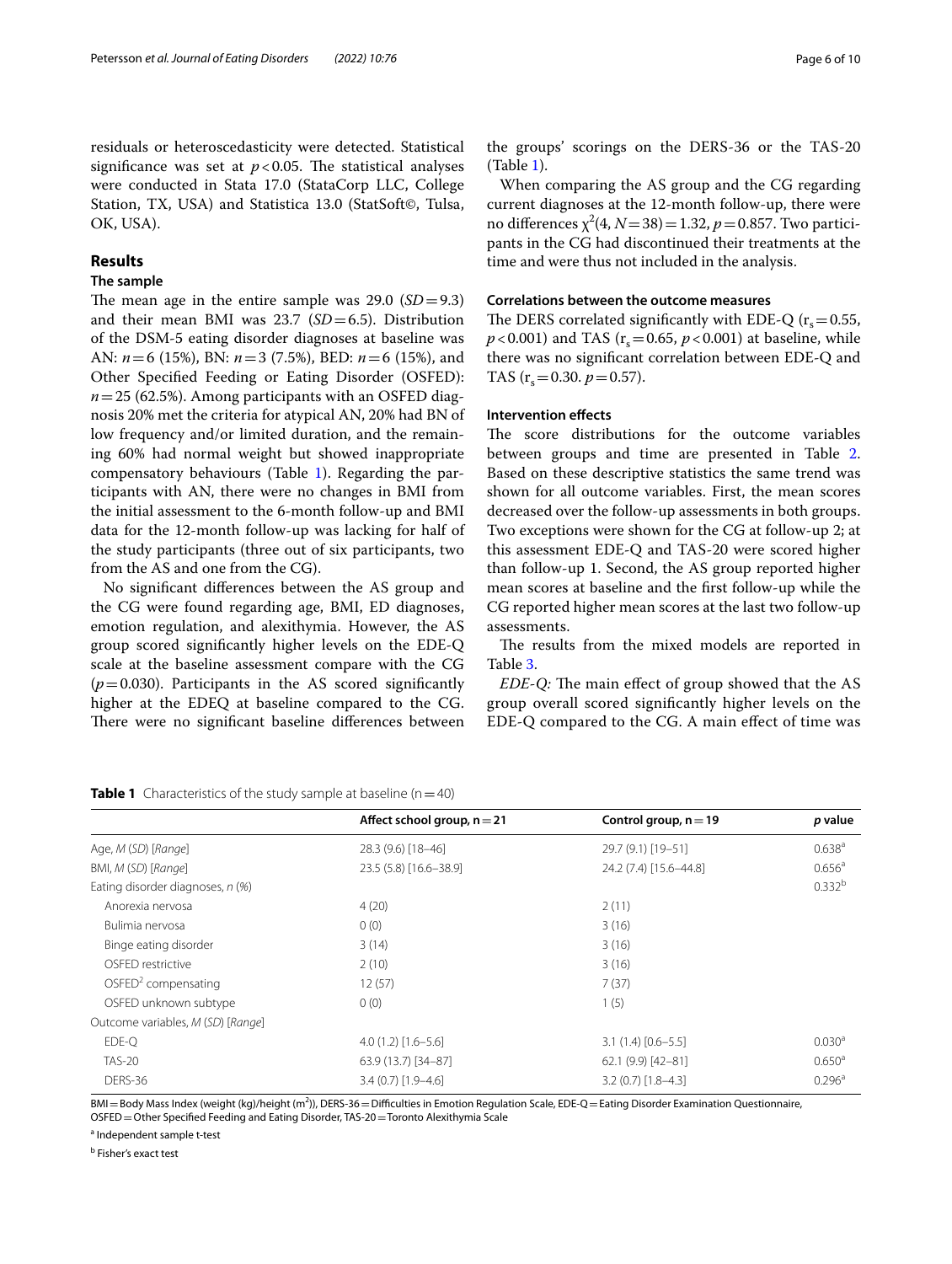<span id="page-6-0"></span>**Table 2** Score distributions of the outcome measures at baseline and follow-up assessments

| Outcomes      |     | Groups Measurements, M (SD) |                         |                |                |
|---------------|-----|-----------------------------|-------------------------|----------------|----------------|
|               |     | <b>Baseline</b>             | Follow-up               | Follow-up<br>2 | Follow-up<br>3 |
| EDE-O         | AS. | 4.0(1.2)                    | 3.4(1.4)                | 2.3(1.5)       | 2.0(1.3)       |
|               | CG  | 3.1(1.4)                    | 2.8(1.6)                | 2.9(1.6)       | 2.4(1.7)       |
| <b>TAS-20</b> | AS  |                             | 63.9 (13.7) 57.0 (11.8) | 46.9 (12.1)    | 45.6 (11.6)    |
|               | CG  | 61.8(9.1)                   | 56.8 (16.0)             | 58.2 (15.0)    | 52.3 (15.4)    |
| DFRS-36       | AS  | 3.4(0.7)                    | 3.0(0.7)                | 2.4(0.7)       | 2.2(0.7)       |
|               | CG  | 3.2(0.7)                    | 2.9(0.7)                | 2.7(0.8)       | 2.5(0.9)       |

 $AS =$  Affect school,  $CG =$ Control group, DERS-36 = Difficulties in Emotion Regulation Scale, EDE-Q=Eating Disorder Examination Questionnaire, TAS-20=Toronto Alexithymia Scale

Follow-ups:  $1=$  at the end of the Affect school,  $2=6$  months after ending the Affect school,  $3=12$  months after ending the Affect school

also shown, both groups scored signifcantly lower levels at the follow-up 3 compared to the baseline assessment. The interaction effect showed that the AS group improved signifcantly more at both the second and third follow-up compared to the baseline assessment and the CG (Tables [2](#page-6-0), [3](#page-6-1)).

*TAS-20:* No signifcant efect of group was shown immediately after the AS but both the AS group and the CG improved signifcantly at follow-up 3 compared to baseline. The interaction effect showed that the AS group improved signifcantly more at the second follow-up compared to the baseline assessment and the CG (Tables [2](#page-6-0), [3](#page-6-1)).

*DERS-36:* No signifcant efect of group was shown immediately after the AS but both the AS group and the CG improved signifcantly at all follow-up assessments, compared to the baseline. The interaction effect showed that the AS group improved signifcantly more at both the second and third follow-up compared to the baseline assessment and the CG (Tables [2,](#page-6-0) [3](#page-6-1)).

# **Discussion**

The present study is one of the first to have evaluated the intervention efects of the AS in adult patients with different types of ED. The AS aims to increase awareness and management of emotional processes and, not surprisingly, participants in the AS group improved signifcantly more compared to the baseline assessment and to participants in the CG regarding alexithymia and emotion regulation defciencies. However, the results partly supported the hypothesis that the intervention reduced ED symptoms; while no signifcant efect was seen at post-treatment, improvement was signifcantly greater in AS at the 6- and 12 months follow-ups. Due to initial signifcantly higher scorings on the EDE-Q (compared to the CG participants), participants in the AS group seemed to have greater ED difficulties which complicates the interpretation of this result.

Changes in emotion regulation, and associated changes in ED symptoms, may take time and the improvements only became apparent at the 6-month follow-up and not immediately after completion of the AS. In conjunction with the present study, we interviewed nine of the participants on their experiences of participation in the AS [[37\]](#page-9-18). The interviewees felt the AS was like a piece of a

<span id="page-6-1"></span>**Table 3** Intervention effects based on linear mixed models with random intercepts and unstructured covariance matrix

|                                      | EDE-O            | <b>TAS-20</b>      | <b>DERS-36</b>    |
|--------------------------------------|------------------|--------------------|-------------------|
| Main effect of group                 |                  |                    |                   |
| Control group                        | Ref              | Ref                | Ref               |
| Affect school                        | $0.94(0.42)$ *   | 2.02(3.83)         | 0.26(0.22)        |
| Main effect of time                  |                  |                    |                   |
| Baseline                             | Ref              | Ref                | Ref               |
| Follow-up 1                          | $-0.34(0.30)$    | $-5.17(3.14)$      | $-0.29(0.12)$ *   |
| Follow-up 2                          | $-0.37(0.28)$    | $-4.26(2.61)$      | $-0.46(0.13)$ *** |
| Follow-up 3                          | $-0.98(0.33)$ ** | $-11.22(2.91)$ *** | $-0.68(0.18)$ *** |
| Interaction effect of time and group |                  |                    |                   |
| Baseline-control group               | Ref              | Ref                | Ref               |
| Follow-up 1-affect school            | $-0.33(0.30)$    | $-1.69(4.30)$      | $-0.13(0.16)$     |
| Follow-up 2-affect school            | $-1.20(0.38)$ ** | $-11.89(3.60)$ **  | $-0.53(0.18)$ **  |
| Follow-up 3-affect school            | $-1.08(0.44)$ *  | $-7.22(3.98)$      | $-0.59(0.25)$ *   |
|                                      |                  |                    |                   |

DERS-36=Difculties in Emotion Regulation Scale, EDE-Q=Eating Disorder Examination Questionnaire, TAS-20=Toronto Alexithymia Scale

Follow-up:  $1 =$ at the end of the Affect school,  $2 = 6$  months after ending the Affect school,  $3 = 12$  months after ending the Affect school

\**p*<0.05, \*\**p*<0.01, \*\*\**p*<0.001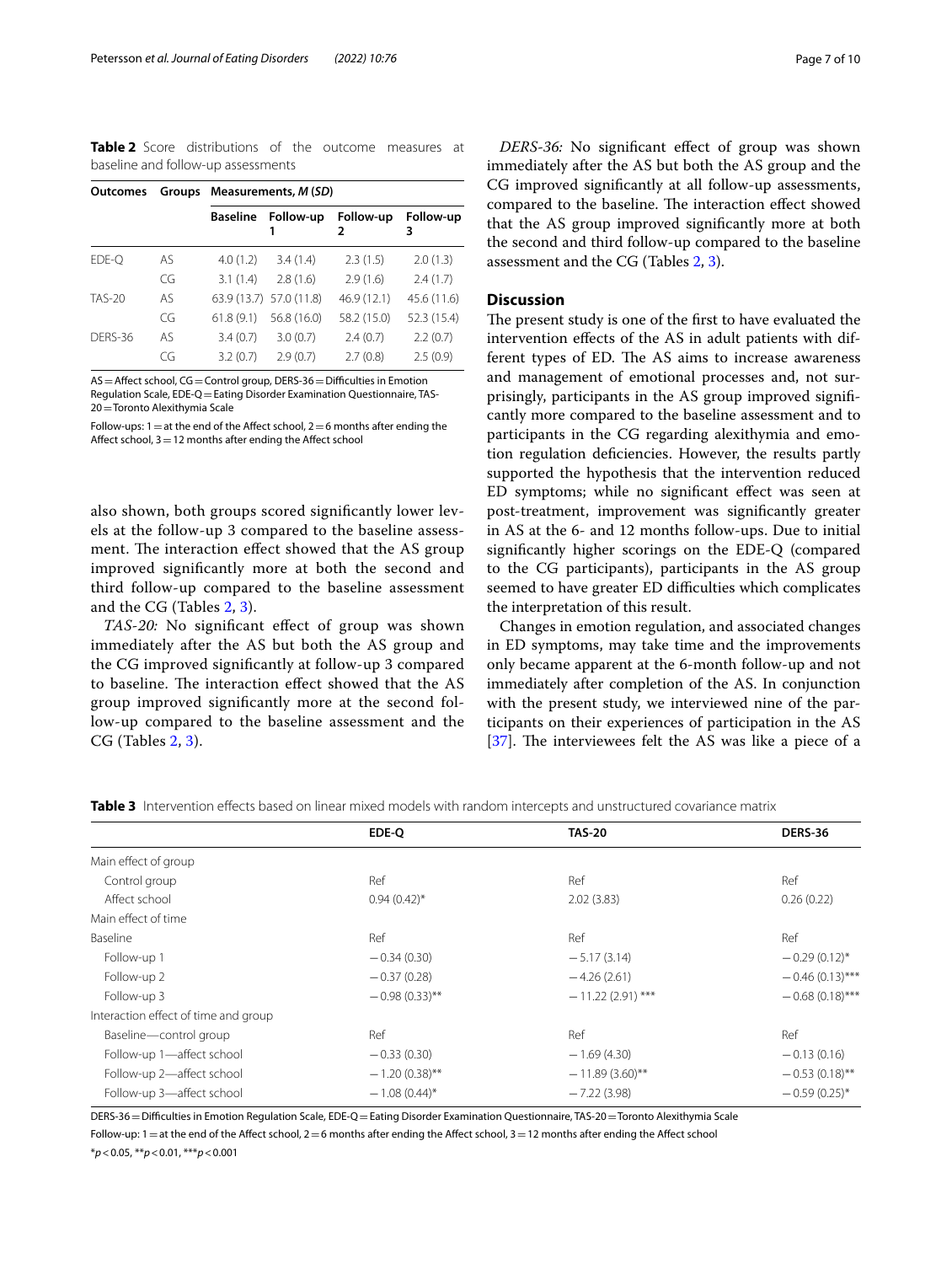puzzle, and the results of the AS were realised over time. Data from the present study showed that the interviewees were correct: diferences between groups appeared at the 6- and 12-month follow-ups. And, as expected, AS participants improved signifcantly more regarding emotion regulation difficulties and alexithymia 6 and 12 months after the AS compared with ED patients in the CG. This is reminiscent of fndings regarding emotion regulationfocused therapy to reduce self-harming behavior, where improvement in emotion regulation during treatment predicted reductions in self-harm over the 9-moth follow up, rather than being associated with improvement in self-harm during treatment  $[38]$  $[38]$  $[38]$ . This suggests that improved emotion regulation skills continued to carry an efect after treatment.

A disadvantage noticed during the recruitment of participants to the study was resistance to the group format, and several patients refused group participation. They stated that the groups disrupted school, work, and other valued activities, regardless of the time of the group. Resistance or ambivalence to group treatment [[39\]](#page-9-20) or treatment for ED per se is common [\[40](#page-9-21), [41\]](#page-9-22), which needs to be considered.

A careful interpretation of data from the present study suggests that the AS or a similar (systematic and structured) intervention could be an efective adjunctive treatment for patients with ED. Adding eight weekly 2-h group sessions would be a relatively small effort, especially if the group sizes were large enough (approximately six to eight persons per group). Since patients with ED tend to have difficulty recognizing and identifying emotions as well as regulating emotions, which in turn leads to defcient abilities in evaluation, decision making, learning enhancement, and attachment [\[9](#page-8-8)], they would beneft from developing this area. Further research on manualized afect- or emotion-focused programmes as ancillary treatment components, and with larger samples, is needed to draw conclusions about relationships among awareness of emotions, adequate emotion regulation, and ED symptoms.

# **Limitations**

This randomized study has some limitations that need to be considered. The a priori sample size calculation was conducted for repeated measure ANOVA (withinbetween interaction) and not mixed model. Therefore, the study may be somewhat underpowered. Previous research has found it difficult to recruit adult patients with ED to efficacy trials and adding recruitment of adolescent patients could have been considered [[42\]](#page-9-23). Another research design, for example a single case design, with focus on individual responses to the AS could be argued to be more relevant than a randomized study, not least due to the small sample sizes.

Participants in this study had diferent ED diagnoses, which could also be considered positive since it mirrored clinical reality, but it is possible that a group of patients with restrictive AN also would have reported more diffculties [[43\]](#page-9-24). Although our data did not suggest that weight restoration among AN participants was responsible for the improvement in study variables, we cannot rule out a minor such efect since we did not have BMI at follow-up for all participants. Participants in the AS group scored signifcantly higher on the EDE-Q compared to the CG and although their scores decreased signifcantly and fnally ended up at the same level, this initial diference complicates the interpretation of results. It is for example possible that those who declined participation after being randomized to AS reported a lower symptom burden, which may suggest that committing time and efort to AS may be viewed as more acceptable to those with higher subjective distress.

The study took longer than expected due to slow recruitment and there was a resistance to participation in the group format. Thus, since the study was underpowered it was not possible to know if those who agreed to participate were representative of a larger sample of persons with an ED, afecting generalizability of the results. Participants in the AS received 16 more intervention hours, which should be investigated further in future studies where group meetings with other content than ED and emotion regulation questions would be addressed.

Self-report data was used, entailing risks of response bias. Further, if participants with ED have difficulties in defning and describing afects/emotions, one can question whether self-assessment scales are the right method to investigate these issues [\[44\]](#page-9-25). However, well established, valid, and reliable measurements were used and ensured that the study variables were measured in the same way, and an interview study was undertaken with a subsample of the AS participants which can be considered as a complement to this study [\[37](#page-9-18)].

# **Conclusion**

The present study indicates that an addition of the AS group sessions to regular treatment enhances emotional awareness and emotion regulation and decreases ED symptoms. However, efects of the intervention seem to take time. EDs are difficult to treat, and regardless of origin (such as whether the ED precedes the emotional problems or vice versa), issues related to emotion recognition and/or regulation can complicate satisfying personal needs and obstruct communication and relationships with others. Treatment of ED should thus pay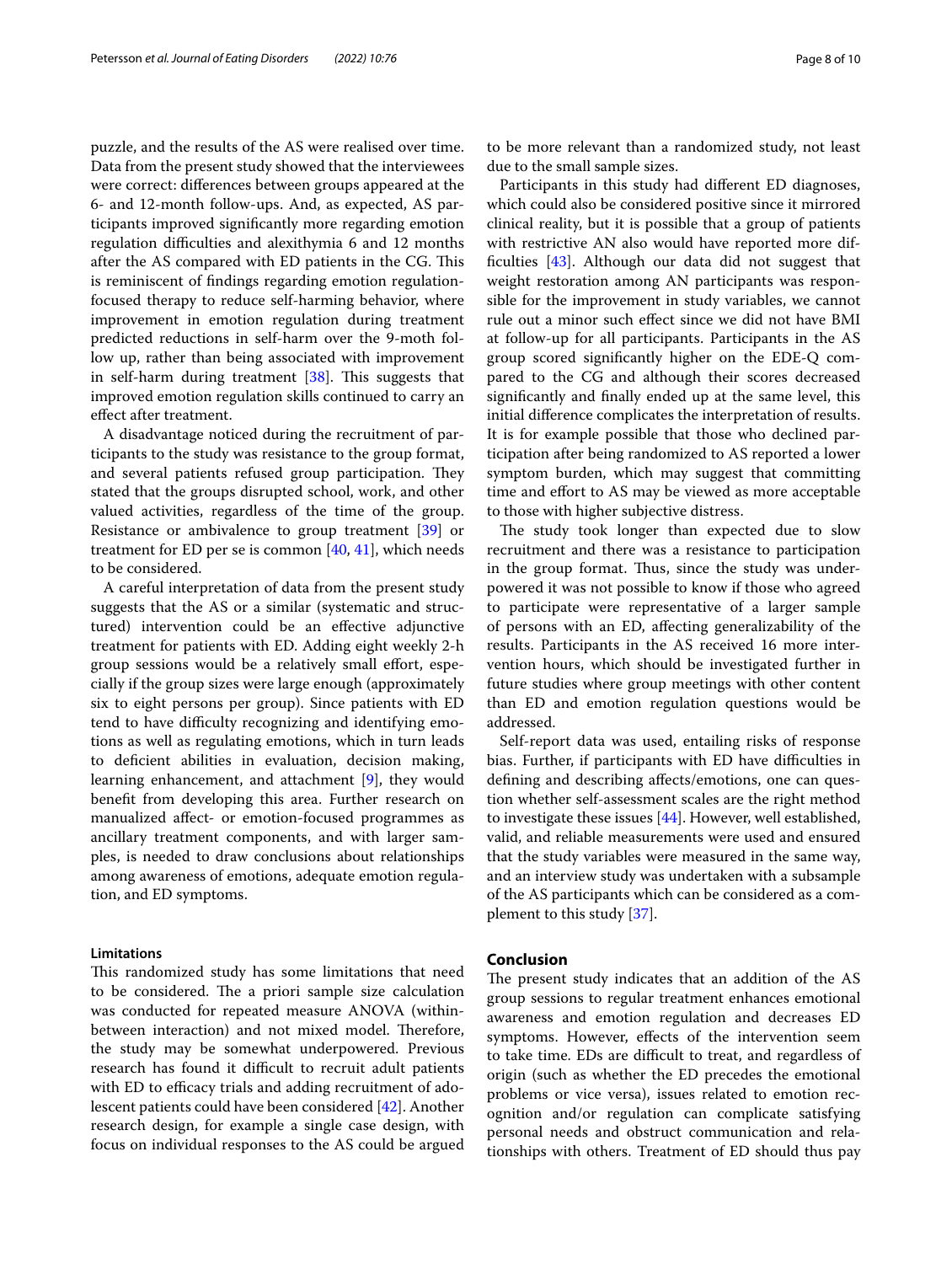attention to emotional difficulties and work with the enhancement of emotional knowledge and skills, which may reciprocally enhance the therapeutic process.

#### **Clinical implications**

Despite solid research there remains a large group of patients with eating disorders who do not recover. Emotion dysregulation has been shown to be a feature in the diferent eating disorders. Treatment of ED should pay attention to emotional difficulties and work with the enhancement of emotional knowledge and skills, which may reciprocally enhance the therapeutic process. The AS could thus be an efective adjunctive treatment for patients with ED.

#### **Abbreviations**

AN: Anorexia Nervosa; AS: Afect School; BN: Bulimia Nervosa; BED: Binge Eating Disorder; CG: Control group; DERS: Defcits in Emotion Regulation Scale; ED: Eating Disorder(s); EDE-Q: Eating Disorder Examination Questionnaire; OSFED: Other Specifed Feeding and Eating Disorders; TAS-20: Toronto Alexithymia Scale-20; TAU: Treatment as Usual.

#### **Acknowledgements**

This study was supported fnancially by Kalmar Regional Council, Sweden. The authors wish to thank the participants in this study. We would also wish to acknowledge the staff at the Anorexi Bulimi Center in Kalmar, Sweden, for their help with the inclusion of participants.

#### **Author contributions**

SP conceived the study and collected the data. SP and KÅ performed statistical analyses. SP drafted the frst manuscript which was further processed by KÅ and AB. All authors read and approved the fnal manuscript.

#### **Funding**

Open access funding provided by Linnaeus University. This study was fnanced by Fredrik and Ingrid Thurings' Foundation, Sweden, and by Region Kalmar County.

#### **Availability of data and materials**

The datasets generated during and/or analyzed during the current study are not publicly available due to patient confdentiality.

#### **Declarations**

#### **Ethics approval and consent to participate**

The study was conducted according to the principals of the Helsinki declaration. Prior to interviews participants were provided written and oral information about the study. It was pointed out that participation was voluntary, and that participation or refusal would not afect treatment. Participants were informed that presentation of the data would be handled with confdentiality so that no data could be traced to any single informant. The study was approved by the Regional Ethical Review Board at Linköping, Sweden (No 2017/531-31).

#### **Consent for publication**

Participants in the study were informed and signed a consent document. The document was approved by the Regional Ethical Review Board at Linköping, Sweden.

#### **Competing interests**

The authors declare they have no competing interests.

#### **Author details**

<sup>1</sup> Faculty of Health and Life Sciences, Linnaeus University, Kalmar, Sweden.<br><sup>2</sup> Department of Behabilitation, Kalmar Begional Council, Hus 13, plan 7, Lä <sup>2</sup> Department of Rehabilitation, Kalmar Regional Council, Hus 13, plan 7, Länssjukhuset, 391 85 Kalmar, Sweden. <sup>3</sup> Department of Research, Region Kalmar County, Kalmar, Sweden. 4 Department of Medical Epidemiology and Biostatistics, Karolinska Institute, Stockholm, Sweden.

# Received: 25 February 2022 Accepted: 23 May 2022<br>Published online: 30 May 2022

#### **References**

- <span id="page-8-0"></span>1. Smink FRE, van Hoeken D, Hoek HW. Epidemiology, course, and outcome of eating disorders. Curr Opin Psychiatry. 2013;26(6):543–8. [https://doi.](https://doi.org/10.1097/YCO.0b013e328365a24f) [org/10.1097/YCO.0b013e328365a24f](https://doi.org/10.1097/YCO.0b013e328365a24f).
- <span id="page-8-1"></span>2. Petersson S, Birgegård A, Brudin L, Forsén Mantilla E, Monell E, Clinton D, Björck C. Initial self-blame predicts eating disorder remission after 9 years. J Eat Disord. 2021;9(81):1–11. [https://doi.org/10.1186/](https://doi.org/10.1186/s40337-021-00435-3) [s40337-021-00435-3](https://doi.org/10.1186/s40337-021-00435-3).
- <span id="page-8-2"></span>3. Preft AB, Cândea DM, Szentagatai-Tătar A. Emotion regulation across eating pathology: a meta-analysis. Appetite. 2019;143(104438):1–14. [https://](https://doi.org/10.1016/j.appet.2019.104438) [doi.org/10.1016/j.appet.2019.104438](https://doi.org/10.1016/j.appet.2019.104438).
- <span id="page-8-3"></span>4. Gross JJ. Emotion regulation: current status and future prospects. Psycol Inq. 2015;26:1–26. <https://doi.org/10.1080/1047840X.2014.940781>.
- <span id="page-8-4"></span>5. Haynos AF, Fruzzetti AE. Anorexia nervosa as a disorder of emotion dysregulation: evidence and treatment implications. Clin Psychol. 2011;18(3):183–202. [https://doi.org/10.1111/j.1468-2850.2011.01250.x.](https://doi.org/10.1111/j.1468-2850.2011.01250.x)
- <span id="page-8-5"></span>6. Wonderlich SA, Peterson CB, Smith TL, Klein M, Mitchell JE, Crow SJ, Engel SG. Integrative cognitive-afective therapy for bulimia nervosa. In: Grilo GG, Mitchell JE, editors. The treatment of eating disorders: a clinical handbook. New York: Guilford Press; 2010. p. 317–38.
- <span id="page-8-6"></span>7. Gratz K, Roemer L. Multidimensional assessment of emotion regulation and dysregulation. J Psychopathol Behav Assess. 2004;26(1):41–54. [https://doi.org/10.1023/B:JOBA.0000007455.08539.94.](https://doi.org/10.1023/B:JOBA.0000007455.08539.94)
- <span id="page-8-7"></span>8. Lavender JM, Wonderlich SA, Engel SG, Gordon K, Kaye WH, Mitchell JE. Dimensions of emotion dysregulation in anorexia nervosa and bulimia nervosa: a conceptual review of the empirical literature. Clin Psychol Rev. 2015;40:111–22.<https://doi.org/10.1016/j.cpr.2015.05.010>.
- <span id="page-8-8"></span>9. Greenberg LS. Emotion-focused therapy. Coaching clients to work through their feelings, 7th printing. Ann Arbor: American Psychological Association; 2009.
- <span id="page-8-9"></span>10. Cooper MJ, Wells A, Todd G. A cognitive model of bulimia nervosa. Br J Clin Psychol. 2004;2004(43):1–16. [https://doi.org/10.1348/0144665047](https://doi.org/10.1348/014466504772812931) [72812931](https://doi.org/10.1348/014466504772812931).
- <span id="page-8-10"></span>11. Brockmeyer T, Skunde M, Wu M, Bresslein E, Rudofsky G, Herzog W, Friederich H-C. Difficulties in emotion regulation across the spectrum of eating disorders. Compr Psychiatry. 2014;55:565–71. [https://doi.org/10.](https://doi.org/10.1016/j.comppsych.2013.12.001) [1016/j.comppsych.2013.12.001.](https://doi.org/10.1016/j.comppsych.2013.12.001)
- <span id="page-8-11"></span>12. Petersson S, Gullbing L, Perseius K-I. Just like freworks in my brain: a Swedish interview study on experiences of emotions in female patients with eating disorders. J Eat Disord. 2021;9(24):1–9. [https://doi.org/10.](https://doi.org/10.1186/s40337-021-00271-2) [1186/s40337-021-00271-2.](https://doi.org/10.1186/s40337-021-00271-2)
- <span id="page-8-12"></span>13. Harrison A, Sullivan S, Tchanturia K, Treasure J. Emotional functioning in eating disorders: attentional bias, emotion recognition and emotion regulation. Psychol Med. 2010;40:1887–97. [https://doi.org/10.1017/S0033](https://doi.org/10.1017/S0033291710000036) [291710000036.](https://doi.org/10.1017/S0033291710000036)
- <span id="page-8-13"></span>14. Sifneos PE. Alexithymia: past and present. Am J Psychiatry. 1996;153(7):137–42.
- <span id="page-8-14"></span>15. Westwood H, Kerr-Gaffney J, Stahl D, Tchanturia K. Alexithymia in eating disorders: systematic review and meta-analyses of studies using the Toronto Alexithymia Scale. J Psychosom Res. 2017;99:66–81. [https://doi.](https://doi.org/10.1016/j.jpsychores.2017.06.007) [org/10.1016/j.jpsychores.2017.06.007.](https://doi.org/10.1016/j.jpsychores.2017.06.007)
- <span id="page-8-15"></span>16. Karukivi M, Hautala L, Korpelainen J, Haapasalo-Pesu K-M, Liuksila P-R, Joukamaa M, Saarijärvi S. Alexithymia and eating disorder symptoms in adolescents. Eat Disord. 2010;18(3):226–38. [https://doi.org/10.1080/10640](https://doi.org/10.1080/10640261003719518) [261003719518.](https://doi.org/10.1080/10640261003719518)
- <span id="page-8-16"></span>17. Eizaguirre AE, de Cabezon AOS, de Aalda IO, Olariaga LJ, Juaniz M. Alexithymia and its relationships with anxiety and depression in eating disorders. Pers Individ Difer. 2004;36:321–31. [https://doi.org/10.1016/](https://doi.org/10.1016/S0191-8869(03)00099-0) [S0191-8869\(03\)00099-0](https://doi.org/10.1016/S0191-8869(03)00099-0).